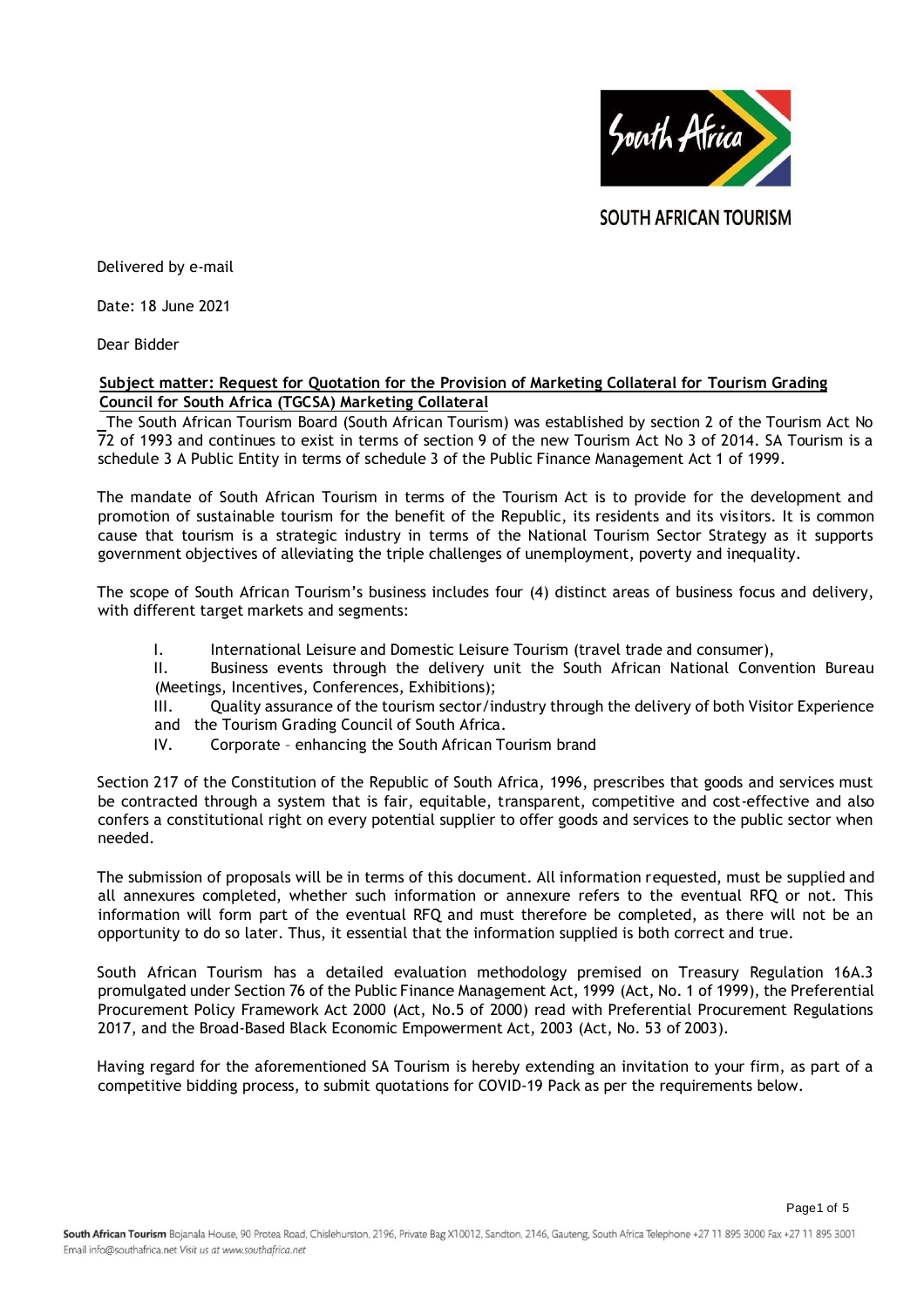### ➢ **Requirements for COVID-19 Pack:**

- 70 Covid pack (packaged in a brown recyclable bags)
- branded 100ml Hand sanitiser (70% Alcohol)
- 3 branded disposal masks
- Branded Protective Transparent Anti-Fog Face Shield with glasses & Eye shield
- 10 pack sanitiser wet wipes (70% Alcohol)
- 70 1 litre branded glass water bottles

# ➢ **Specification Branding:**

• TGCSA **Logo** 

# ➢ **PACKAGING**

- Covid pack to be packaged in a brown recyclable bags
- Masks must be prepacked in a clear plastic

### ➢ **MASK PERFORMANCE**

• Disposal **masks to be** N95 mask

# ➢ **Proposal:**

The following must be submitted with the proposal

- Delivery Time frame of the goods
- Details of the Project Manager (Name and contact details).
- Comprehensive cost breakdown
- Image of sample of Covid pack and 1 litre bottle
- Branding Sample, must be approve before full production.

# **NB: The delivery must be on or before the Friday, 16 July 2021.**

- 1. Key considerations when preparing proposals:
- a) A cover letter introducing your company
- b) National Treasury Centralized Supplier Database (CSD) registration summary report;
- c) Proof B-BBEE status level contribution;
- d) Valid Tax Certificate or Pin
- e) Declaration of Interest SBD 4;
- f) Preference Point Claim Form SBD 6.1;
- g) Declaration of Bidder's Past Supply Chain Management Practices SBD 8; and
- h) Independent Bid Determination SBD 9.

# **2. Evaluation Method**

The cost proposals will be evaluated on comparative price and B-BBEE level of contribution, using the 80/20 preference point system contemplated in the Preferential Procurement Regulations 2017 where 80 points will be awarded for price while 20 points will be allocated for preference points for BBBEE as prescribed in the PPPFA, 2017 Regulations.

Points for B-BBEE level of contribution will be awarded in accordance with the below table: -

| <b>B-BBEE Status Level</b><br><b>of</b><br><b>Contributor</b> | <b>Number of Points</b> |
|---------------------------------------------------------------|-------------------------|
|                                                               | 20                      |
| 2                                                             | 18                      |
| 3                                                             | 14                      |
|                                                               | 12                      |
| 5                                                             |                         |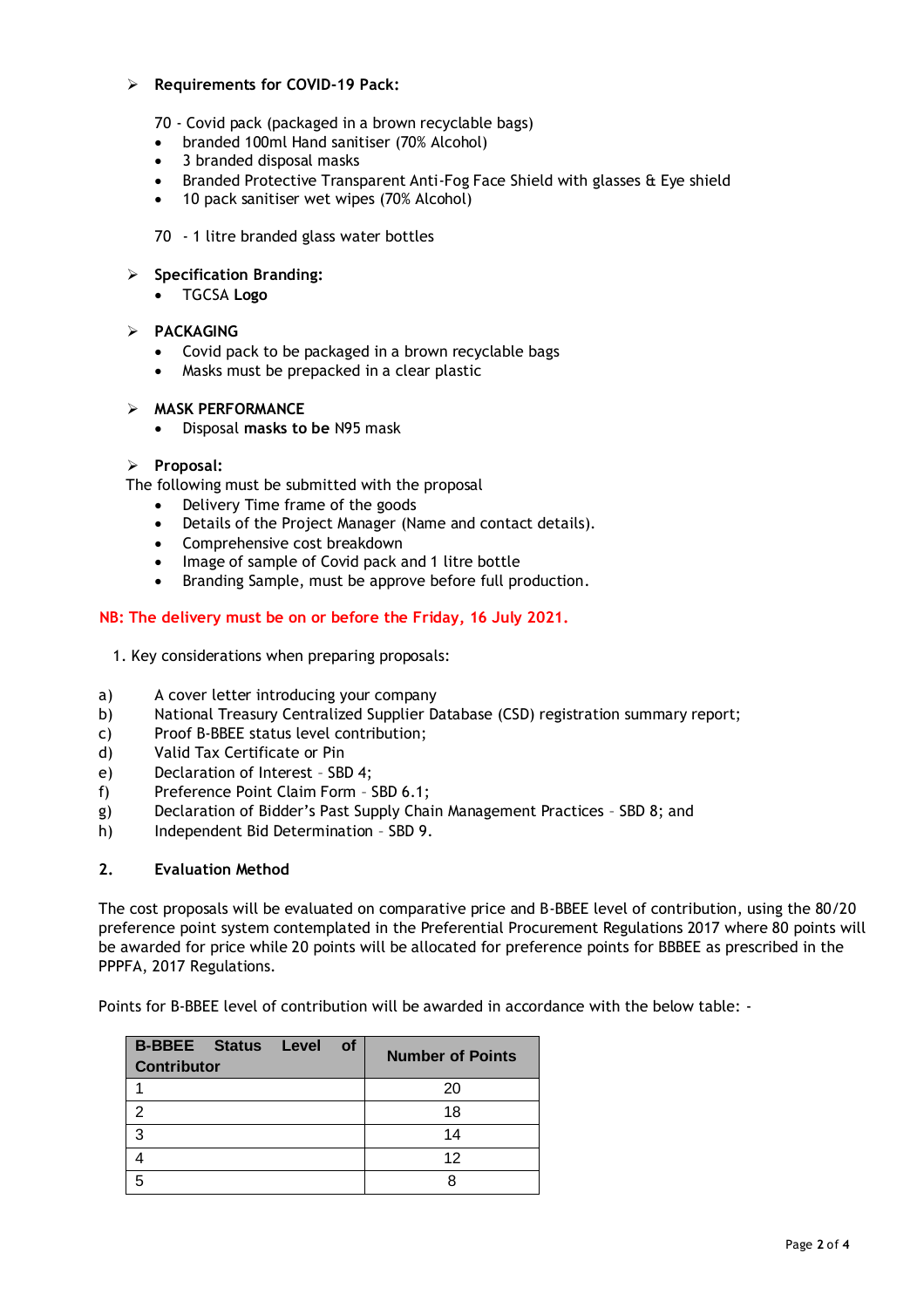| Non-compliant contributor |  |
|---------------------------|--|

Bidders are required to submit proof of B-BBEE Status Level of contributor. Proof includes original and valid B-BBEE Status Level Verification Certificates issued by a SANAS credited agency or certified copies thereof together with their price quotations, to substantiate their B-BBEE rating claims.

In terms of the Generic Codes of Good Practice, an enterprise including a sole propriety with annual total revenue of R10 million or less qualifies as an EME. An EME is required to submit a sworn affidavit confirming their annual total revenue of R10 million or less and level of black ownership to claim points as prescribed by regulation 6 and 7 of the Preferential Procurement Regulations 2017.

The Codes define a QSE as any enterprise with annual total revenue of between R10 million and R50 million. A QSE is required to submit a sworn affidavit confirming their annual total revenue of between R10 million and R50 million and level of black ownership or a B-BBEE level verification certificate to claim points as prescribed by regulation 6 and 7 of the Preferential Procurement Regulations 2017.

Bidders who do not submit B-BBEE Status Level Verification Certificates or Sworn affidavits, in the case of EME's and QSE's, or who are non-compliant contributors to B-BBEE do not qualify for preference points for B-BBEE but will not be disqualified from the bidding process. They will score points out of 80 for price only and zero (0) points out of 20 for B-BBEE.

# **3**. **National Treasury Centralized Supplier Registration and B-BBEE Certificates**

All bid submissions must include a copy of successful registration on National Treasury's Centralized Supplier Database (CSD) with a valid tax clearance status and an original or certified copy of a B-BBEE verification certificate (if you have been assessed).

Proposals which does not include these documents will not be considered.

# **4. Deadline for submission**

All proposals must be e-mailed, in PDF format, to leratod@southafrica.net no later than 14h00 on Friday, 25 June 2021 and should remain valid for at least 1 month after the closing date.

# **5. Confidentiality**

The request for a technical and cost proposal and all related information shall be held in strict confidence by bidders and usage of such information shall be limited to the preparation of the bid. All bidders are bound by a confidentially agreement preventing the unauthorized disclosure of any information regarding SA Tourism or of its activities to any other organization or individual.

The bidders may not disclose any information, documentation or products to other clients without written approval of SA Tourism.

### **6. Terms of engagement**

Prior to commencing with the assignment, the successful bidder will be required to meet with the Ms Sibu Sibiya to align the final statement of work (SOW) and criteria for approval.

# **7. Payments**

No advance payments will be made in respect of this assignment. Payments shall be made in terms of the deliverables as agreed upon and shall be made strictly in accordance with the prescripts of the PFMA (Public Finance Management Act, 1999. Act 1 of 1999).